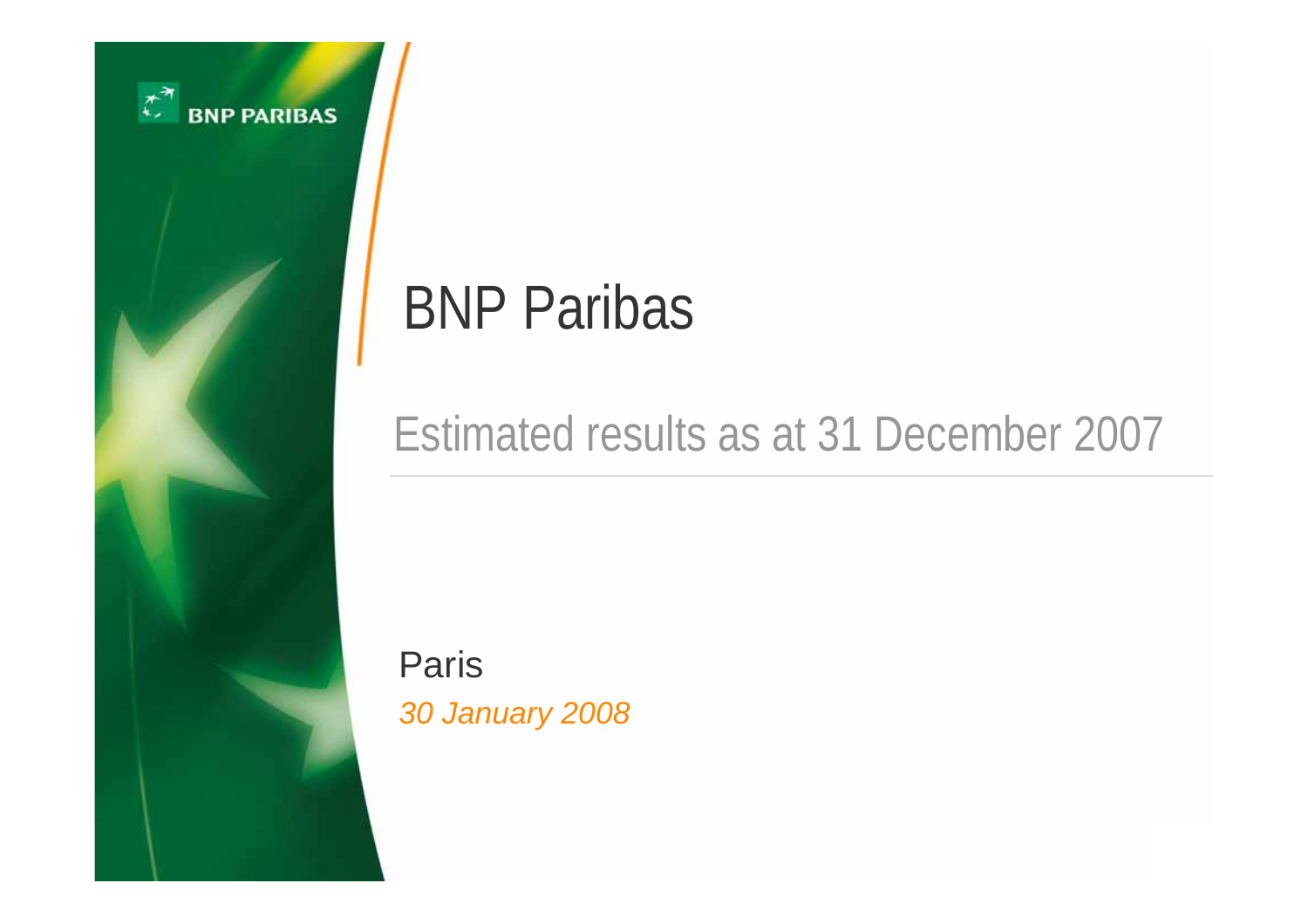

- O BNP Paribas' 2007 accounts closing process is proceeding in a satisfactory manner. Neither any loss nor any other matter has been revealed, whose importance would justify a market warning.
- O Given the exceptional level of concerns presently disrupting the markets, BNP Paribas decided to present the group's estimated results (unaudited) for 2007 to its Board of Directors yesterday and to the market today.
- $\bullet$  The Board of Directors will close the yearly accounts on 19th February and the detailed presentation will take place as scheduled on the 20th February.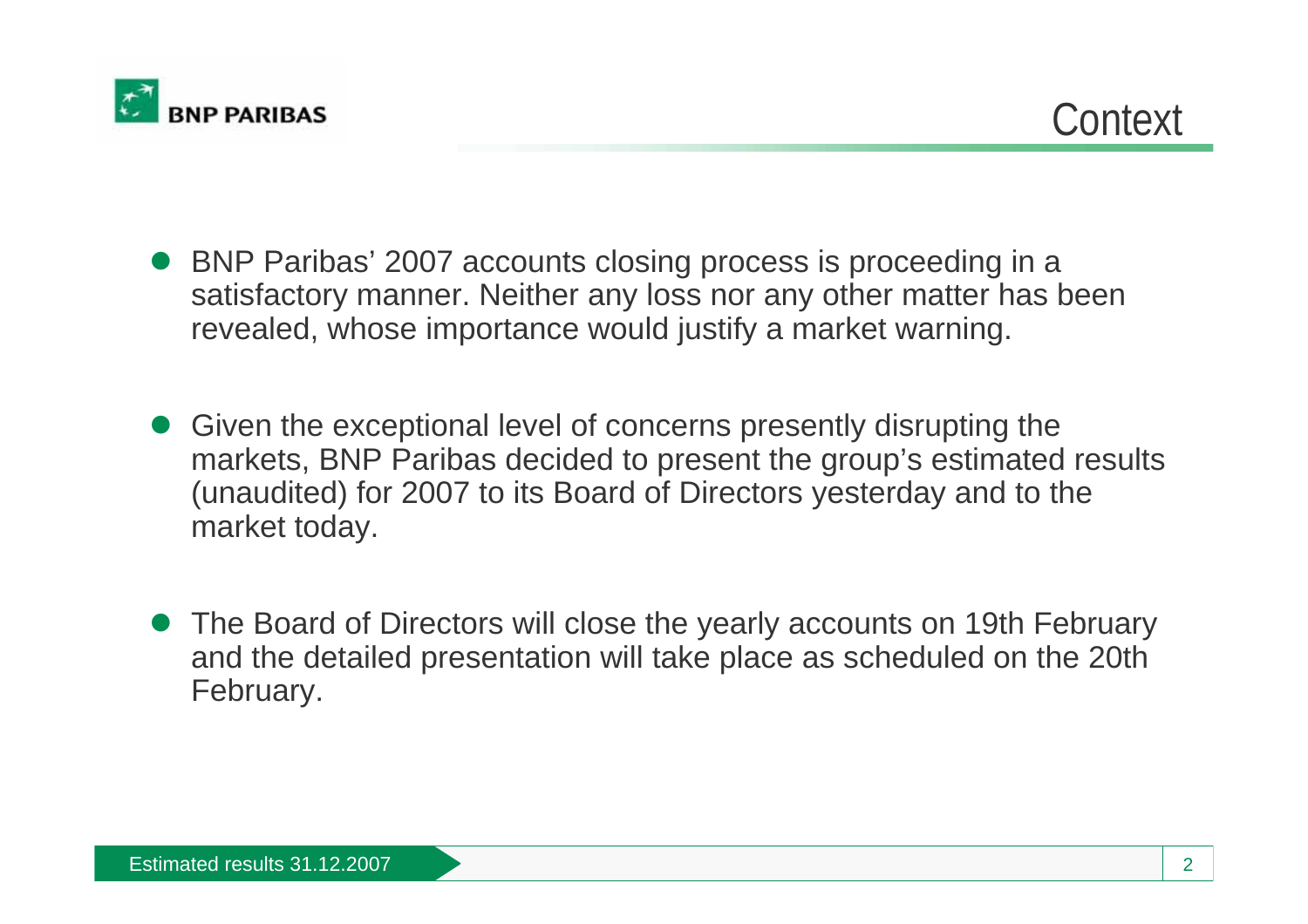

# Estimated Key Figures for 2007

|                           | 2007                                        | 2006              | 2007/2006 |
|---------------------------|---------------------------------------------|-------------------|-----------|
| <b>Revenues</b>           | $\epsilon$ 31.0bn                           | $\epsilon$ 27.9bn | $+11\%$   |
| <b>Operating expenses</b> | $-\epsilon$ 18.8bn                          | $-\in$ 17.1bn     | $+10%$    |
| Cost of risk              | $-\epsilon$ 1.7bn                           | $-60.8$ bn        | $+120%$   |
|                           |                                             |                   |           |
| • Net income group share  | $\epsilon$ 7.8bn                            | $\epsilon$ 7.3bn  | $+7%$     |
| • Proposed dividend*      | $\textcolor{red}{\textbf{\textsterling}}35$ | €3.10             | $+8%$     |

### **Results and dividend up despite the crisis**

*\* Subject to approval based on the final set of accounts*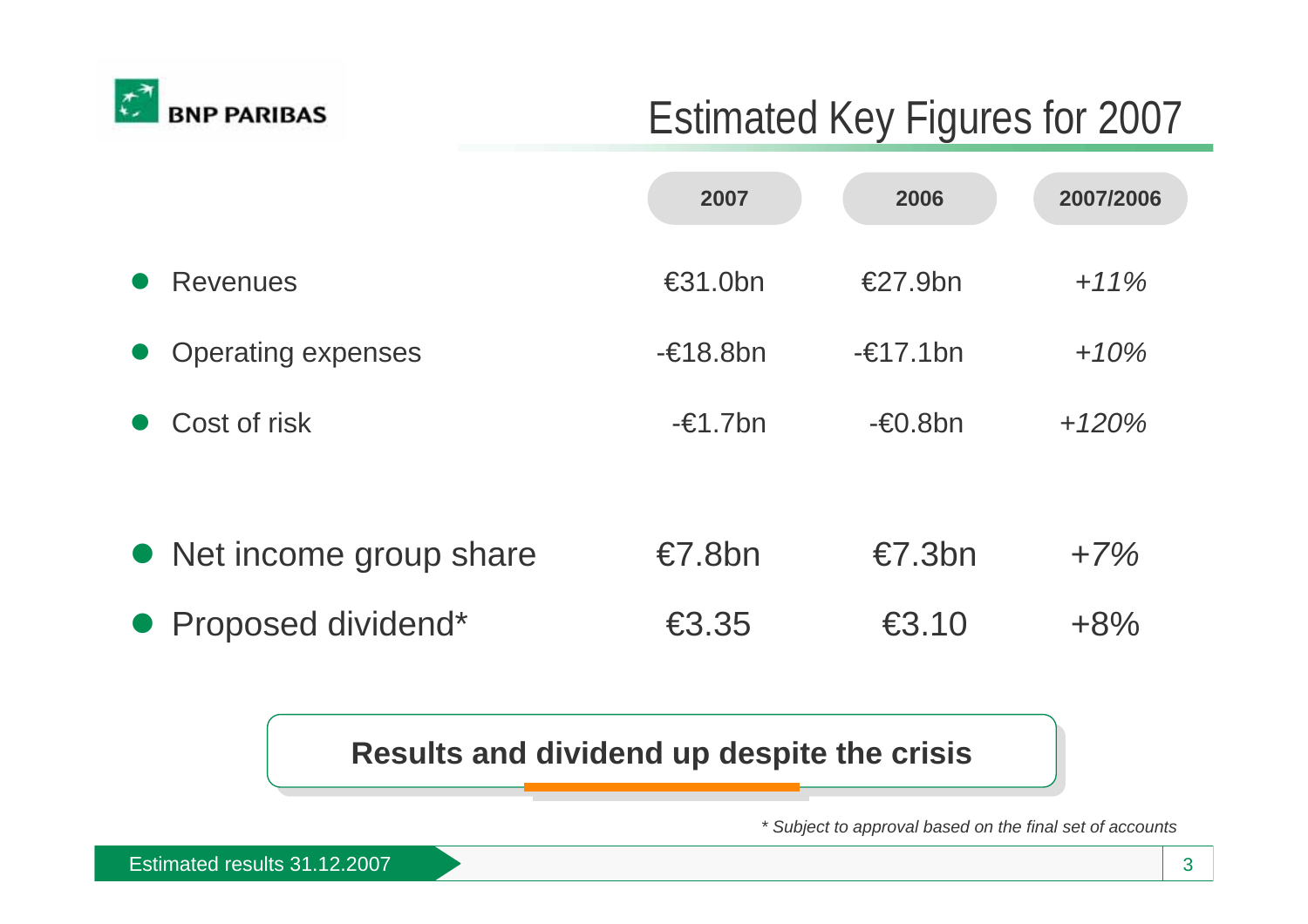

# Revenue Growth in all Core Businesses for the year



*\*Including 100% of French Private Banking and excluding PEL/CEL effects (+4.1 % at constant scope) \*\*2006 full year pro-forma; including 100% of Italian Private Banking*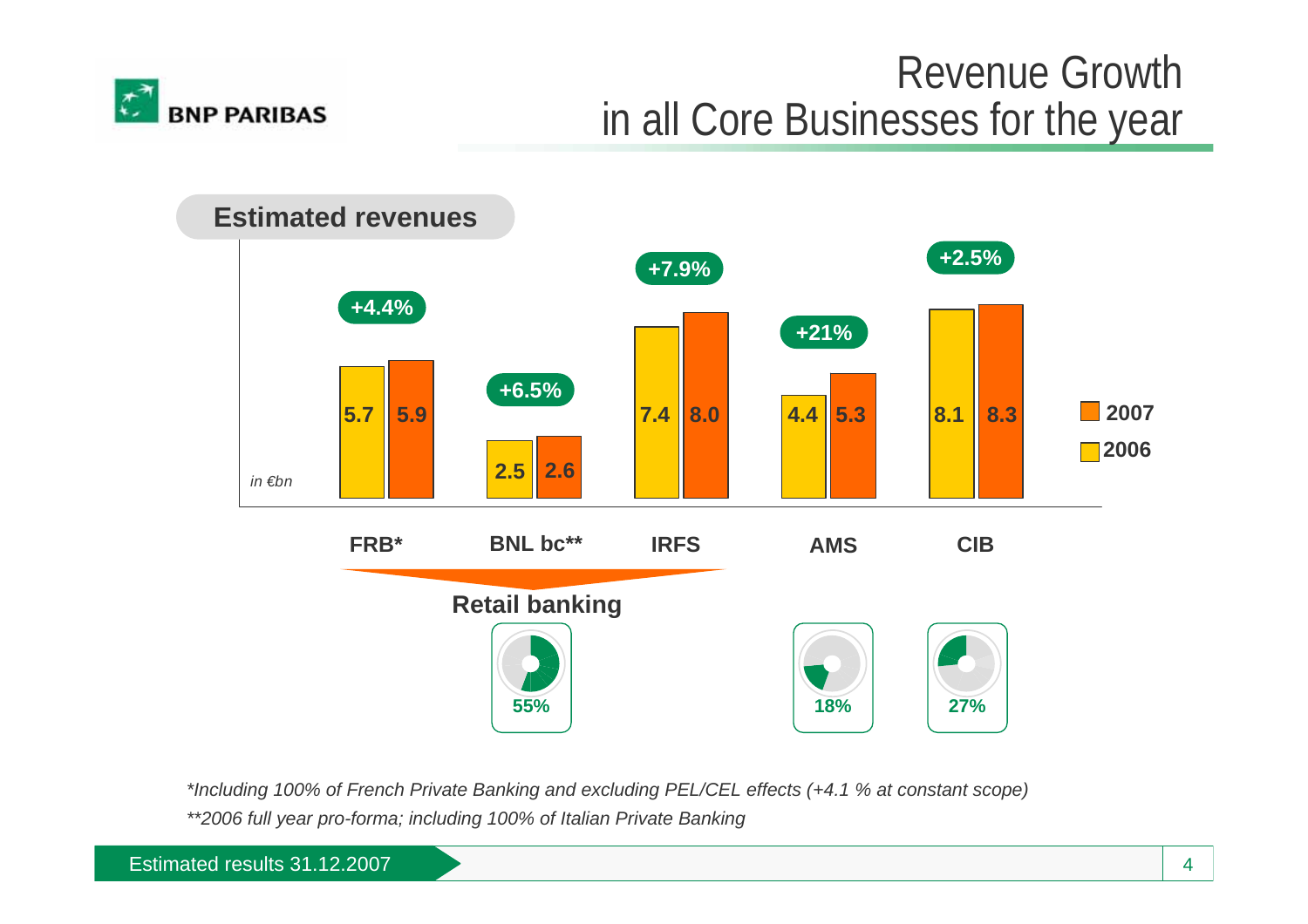

- O FRB: a record year for gaining market share with +230,000 customers in the year
- O BNL bc: sales and marketing turnaround started, already back to net positive customer wins in 2007
- IRFS: 1.5 million additional customers in emerging retail; accelerated pace of Cetelem's international growth with the ongoing acquisitions of BGN in Brazil and Jet Finance in Bulgaria
- O AMS: positive net asset inflows in 4Q07; BNP Paribas Private Bank ranked #1 in France and #2 in the Euro Zone\*
- O CIB: very strong growth in client contributions, notably in capital markets; high level of business in asset and commodities finance; increased presence in Asia and in emerging markets

#### **Strong business development drive in 2007 Strong business development drive in 2007 in all core businesses in all core businesses**

*\*Source Euromoney 2008*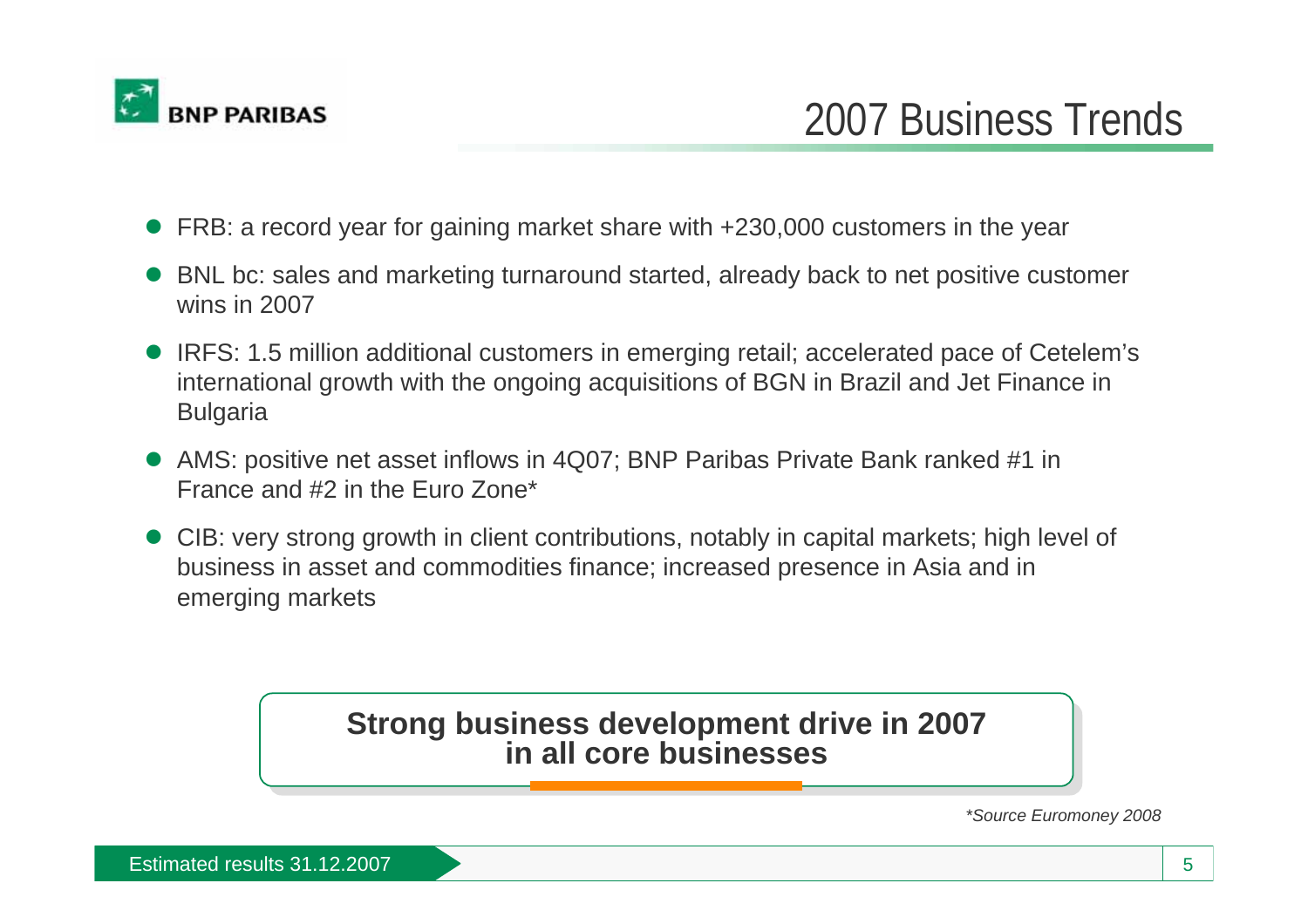

### **31.12.06 1Q07 2Q07 3Q07 4Q07 2007 31.12.07** *in €bn***Assets under Management 58454015 <sup>9</sup> -3 <sup>2</sup> <sup>21</sup>** Performance, exchange rate and **2007 Net Asset Inflows** scope effects **€23bn**

**Positive net asset inflows in 4Q07 Positive net asset inflows in 4Q07**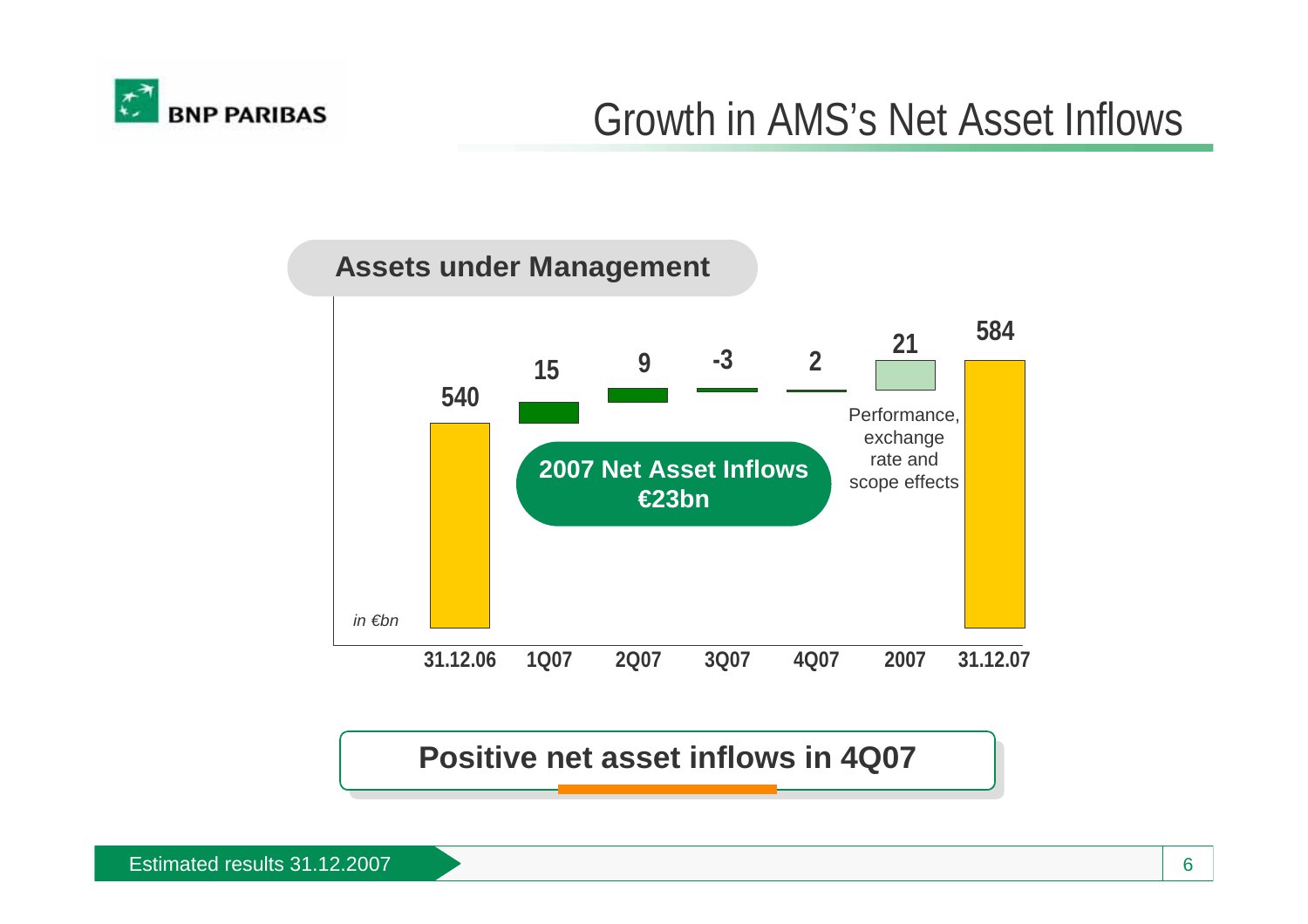

|                           | <b>4Q07</b>        | <b>4Q06</b>        | 4Q07/4Q06 |
|---------------------------|--------------------|--------------------|-----------|
| <b>Revenues</b>           | €6.9bn             | $\epsilon$ 7.1bn   | $-2%$     |
| <b>Operating expenses</b> | $-\epsilon$ 4.7bn  | $-64.7$ bn         | $+1\%$    |
| Gross operating income    | $\epsilon$ 2.2bn   | $\epsilon$ 2.4bn   | $-7%$     |
| • Cost of risk            | $-\epsilon$ 0.7bn  | $-\epsilon 0.3$ bn | $+164%$   |
| <b>Operating income</b>   | €1.5bn             | $\epsilon$ 2.1bn   | $-30\%$   |
| Net income group share    | <del>€</del> 1.0bn | €1.7 $bn$          | $-42%$    |

**Estimated net income of €1bn in 4Q07 Estimated net income of €1bn in 4Q07 with a positive CIB contribution with a positive CIB contribution**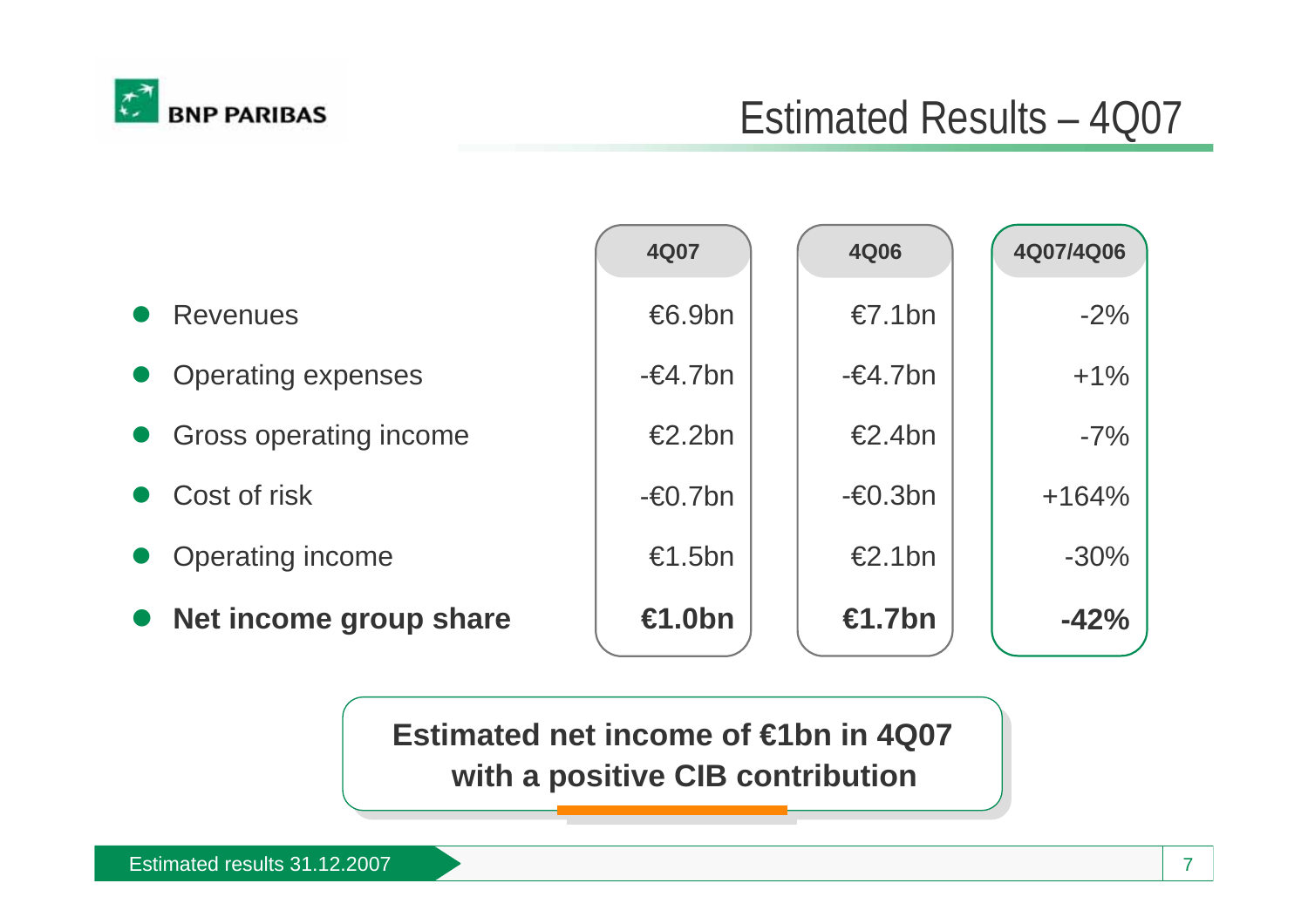

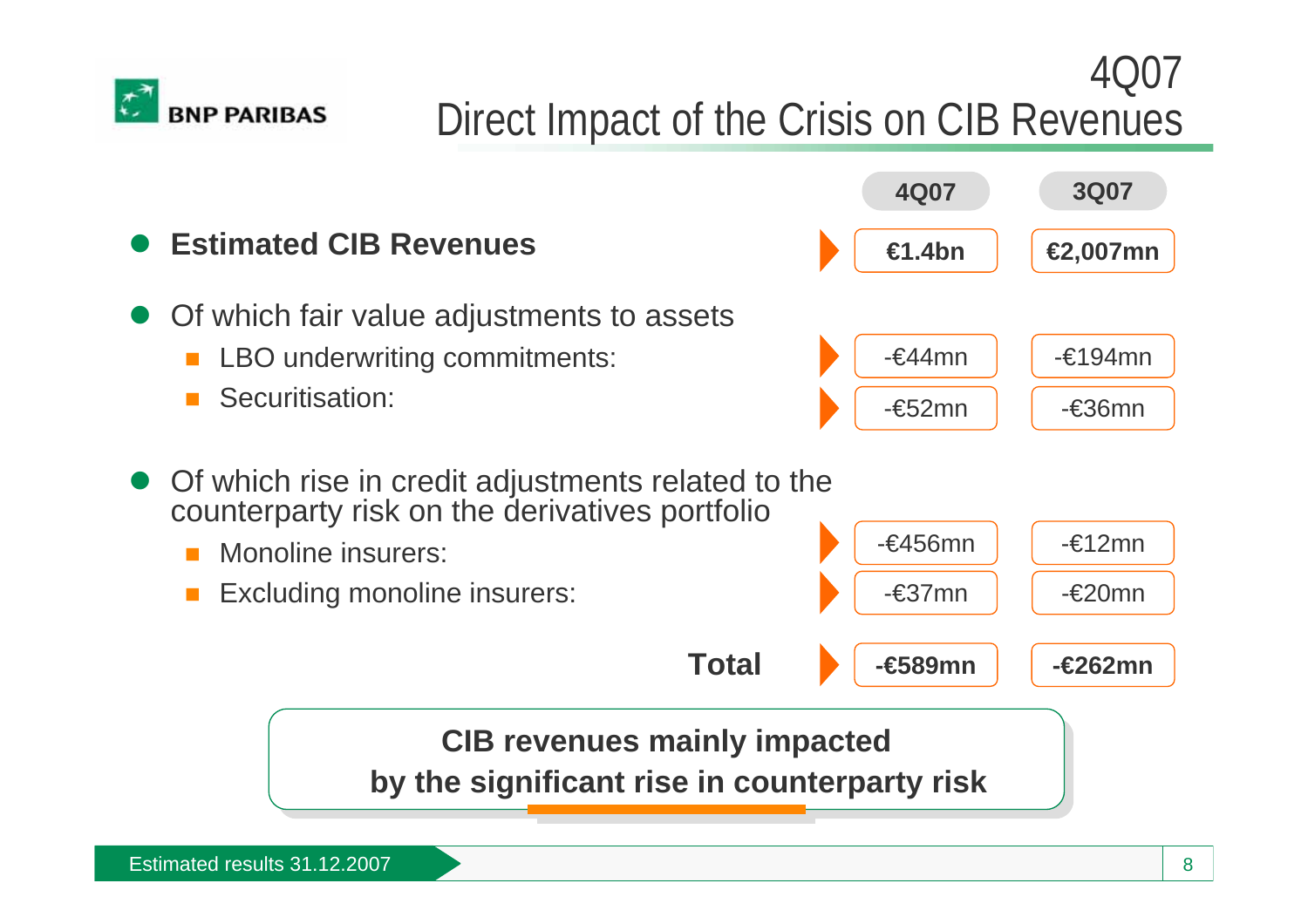

 $\bullet$ BNP Paribas' subprime exposure is located in CIB and BancWest

|                | <b>Total CIB</b>                   | 0.0          |  |
|----------------|------------------------------------|--------------|--|
|                | CDOs (cash & synthetic)            | $-0.1$       |  |
|                | <b>RMBS</b>                        | 0.1          |  |
| $\bullet$ CIB: | in $\varepsilon$ bn as at 31/12/07 | Net exposure |  |



#### A negligible net exposure

*(1) Exposure net of impairment charges*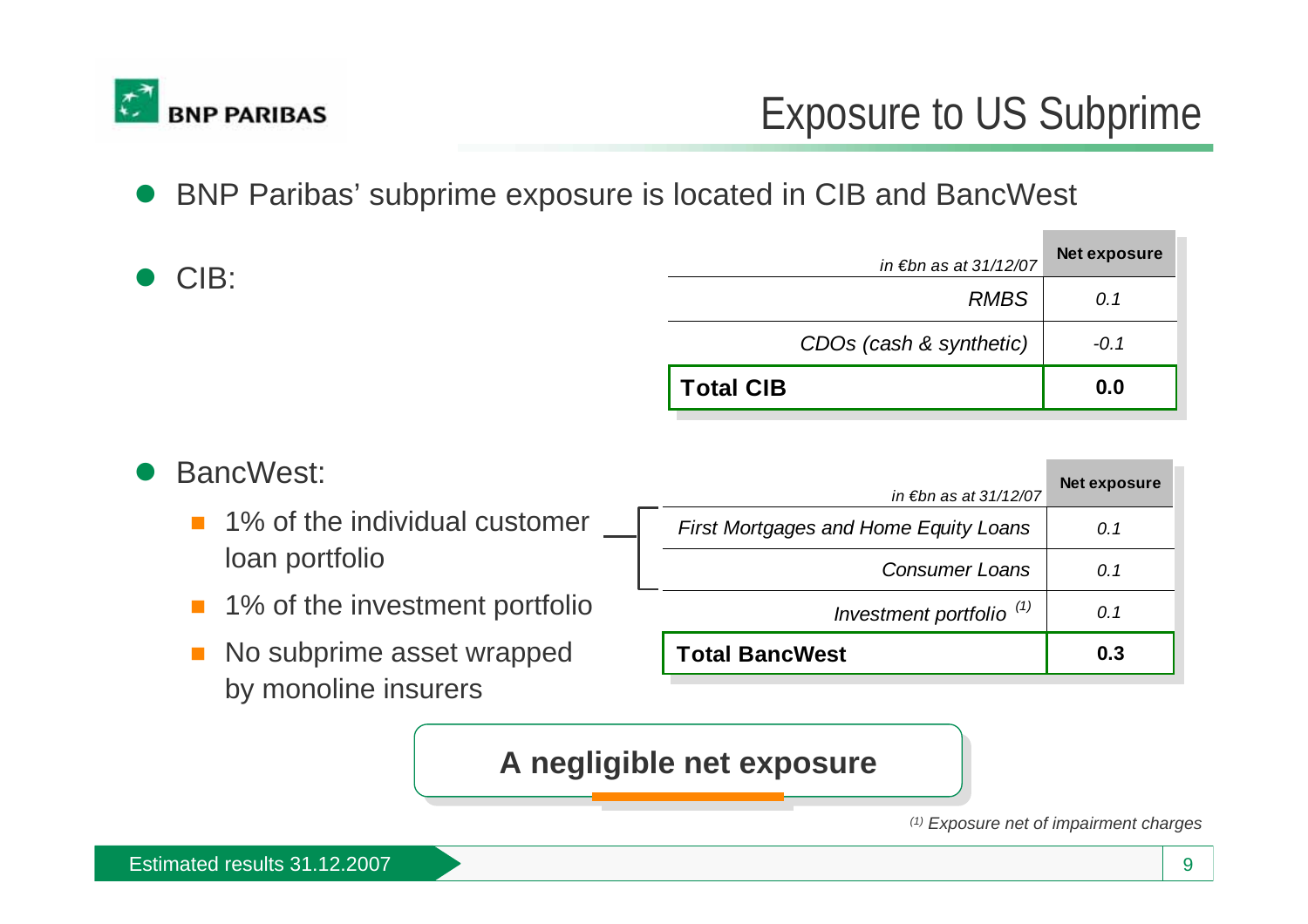# BNP PARIBAS CIB: Monoline Insurer Subprime-related Exposure

- $\bullet$  Credit derivatives transactions with monoline insurers create counterparty risk exposure
	- × Exposure as at 31.12.07 (present value calculated on the basis of market indexes): €1.3bn (1)
	- $\mathcal{L}^{\text{max}}$ Protection bought to reduce risk: €0.2bn
	- **College** Net exposure as at 31.12.07: €1.1bn
- $\bullet$  Credit adjustments reduce CIB revenues to cover this counterparty risk: €0.4bn in 4Q07
	- Consistent with the maximum widening of spreads observed on the monoline insurers in January 2008
- $\bullet$ No exposure to ACA as at 31.12.07

## **Monoline counterparty risk adequately covered Monoline counterparty risk adequately covered through credit adjustments through credit adjustments**

*(1) Corresponds to a notional amount of €3.0bn*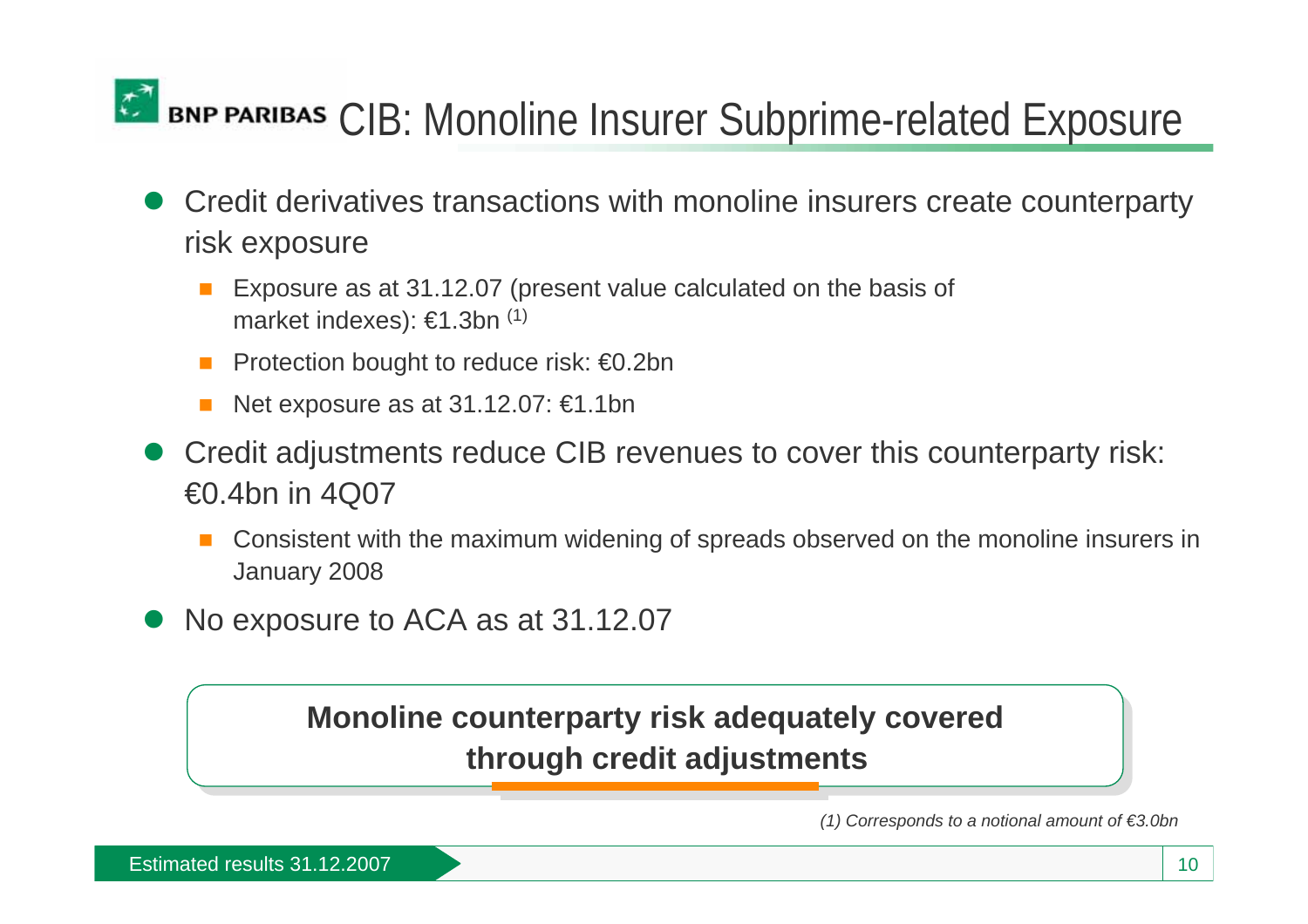

# CIB: LBOs, Conduits and SIVs



- 40% sold during 4Q07
- Some new deals underwritten during the quarter



- $\bullet$  6 sponsored conduits
	- П Used for securitisation of client assets
	- Good quality assets
- $\bullet$ No sponsored SIVs

| in €bn as at 31/12/07     | <b>Outstandings</b> |
|---------------------------|---------------------|
| <b>Sponsored Conduits</b> | 11.0                |
| of which US               | 4.2                 |
| of which US mortgages     | 0.2                 |
| of which subprime         | () ()               |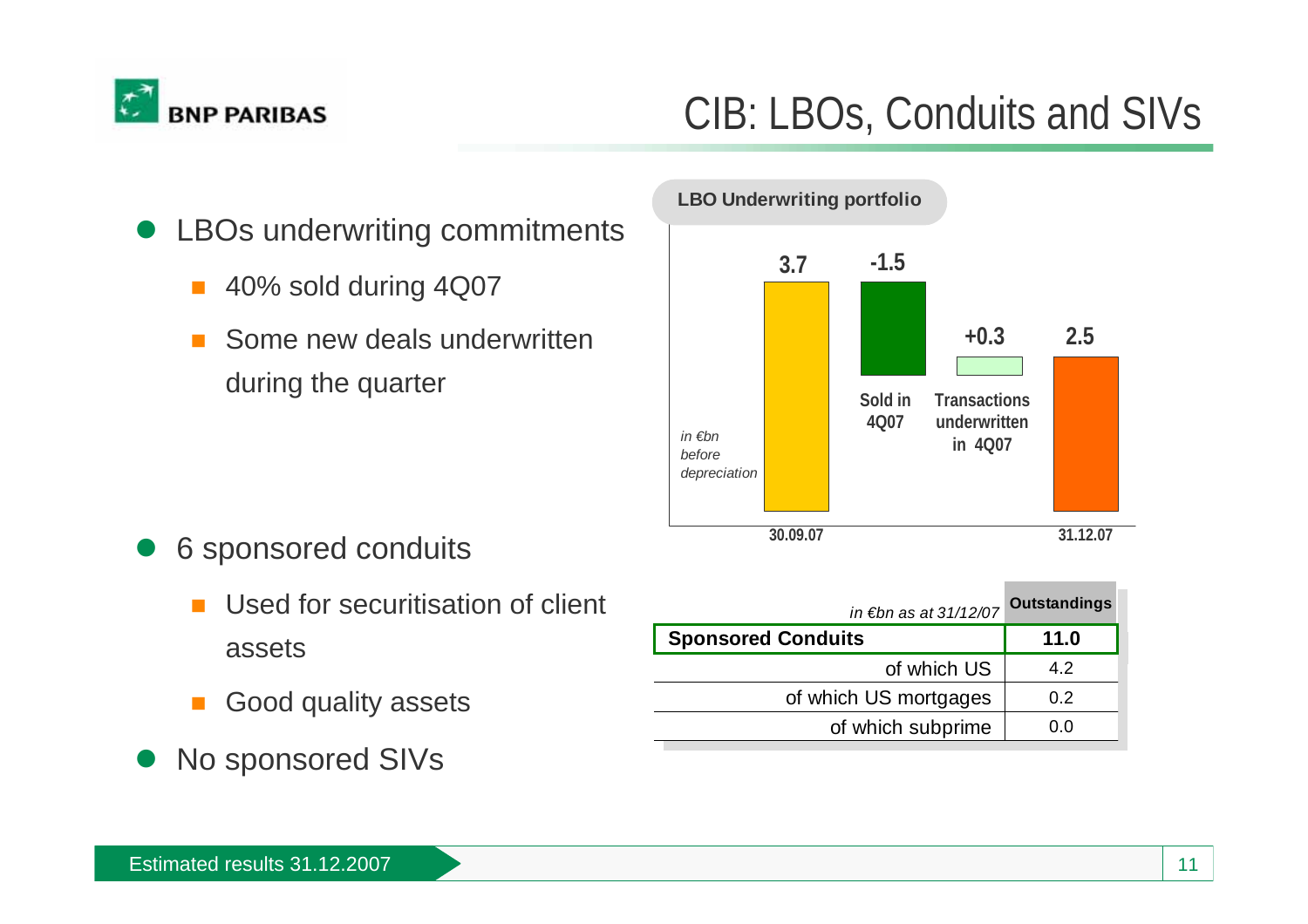

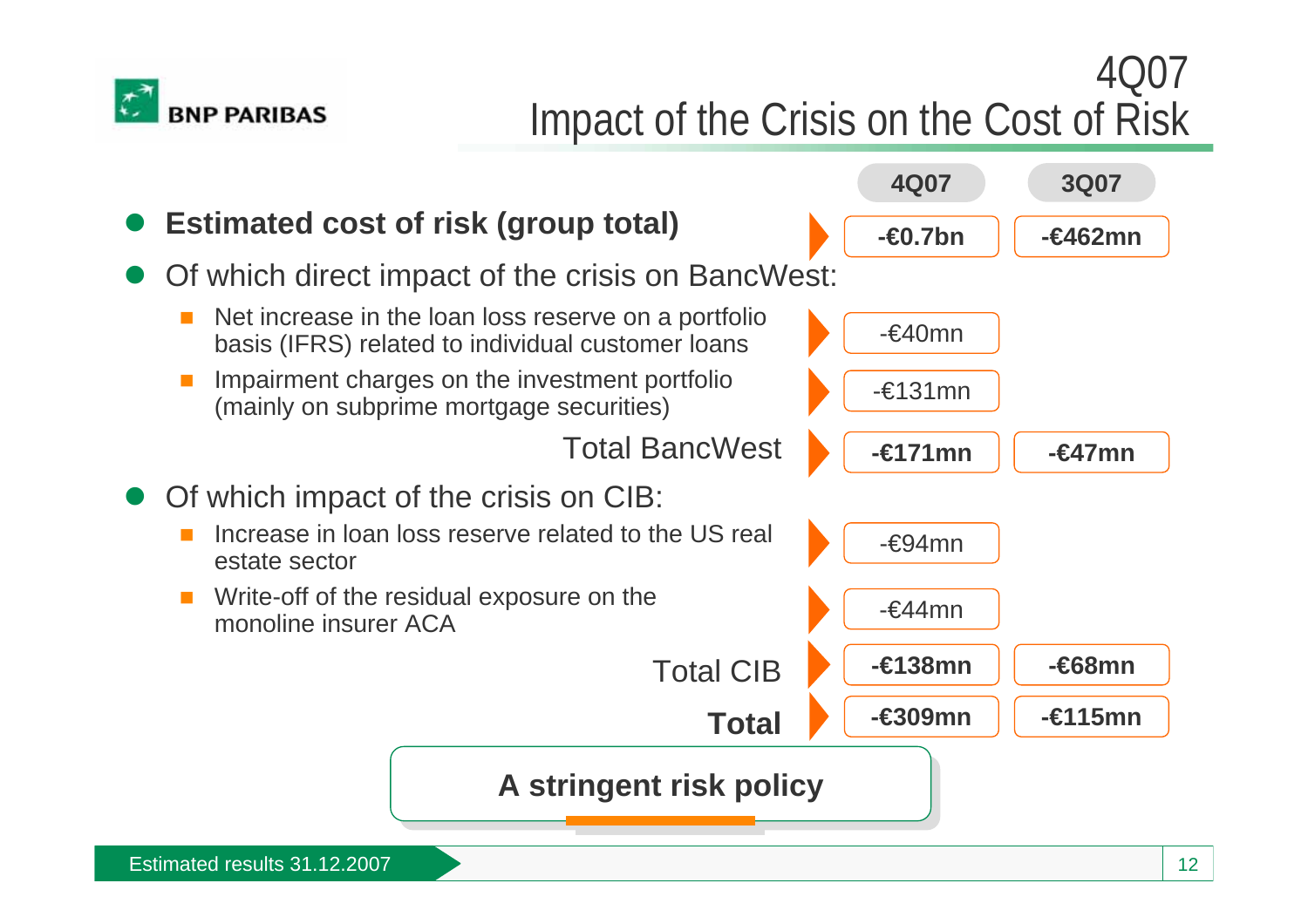

# Group Financial Situation in 2007



*\* Subject to approval based on the final set of accounts*

- O Estimated Tier 1 ratio: 7.2% as at 31/12/2007 (Basel I)
- O Access to liquidity benefiting from an excellent rating, widely diversified funding sources, and no reliance on securitisation

| S&P          | AA+ | <b>Stable Outlook</b> | Upgraded on 10 July 2007  |
|--------------|-----|-----------------------|---------------------------|
| Moody's      | Aa1 | <b>Stable Outlook</b> | Upgraded on 23 May 2007   |
| <b>Fitch</b> | AA  | <b>Stable Outlook</b> | Reaffirmed on 16 May 2007 |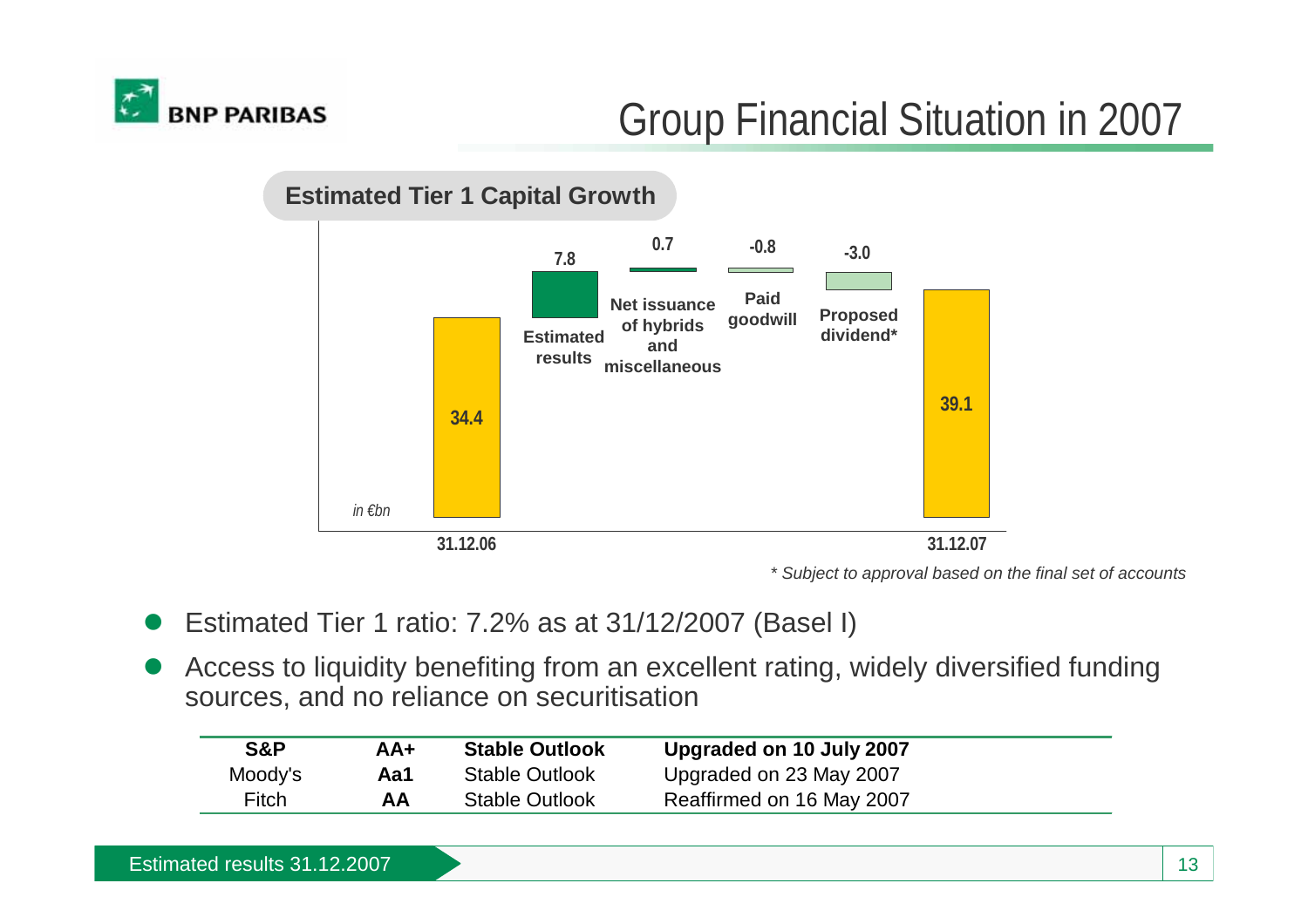

**Conclusion** 

## **Estimated yearly growth of Estimated yearly growth of +7% in net income to €7.8bn+7% in net income to €7.8bn**

# **€1bn estimated net income in 4Q07 €1bn estimated net income in 4Q07 in a very difficult environment in a very difficult environment**

# **A solid financial situationA solid financial situationproviding the group with the means to grow providing the group with the means to grow**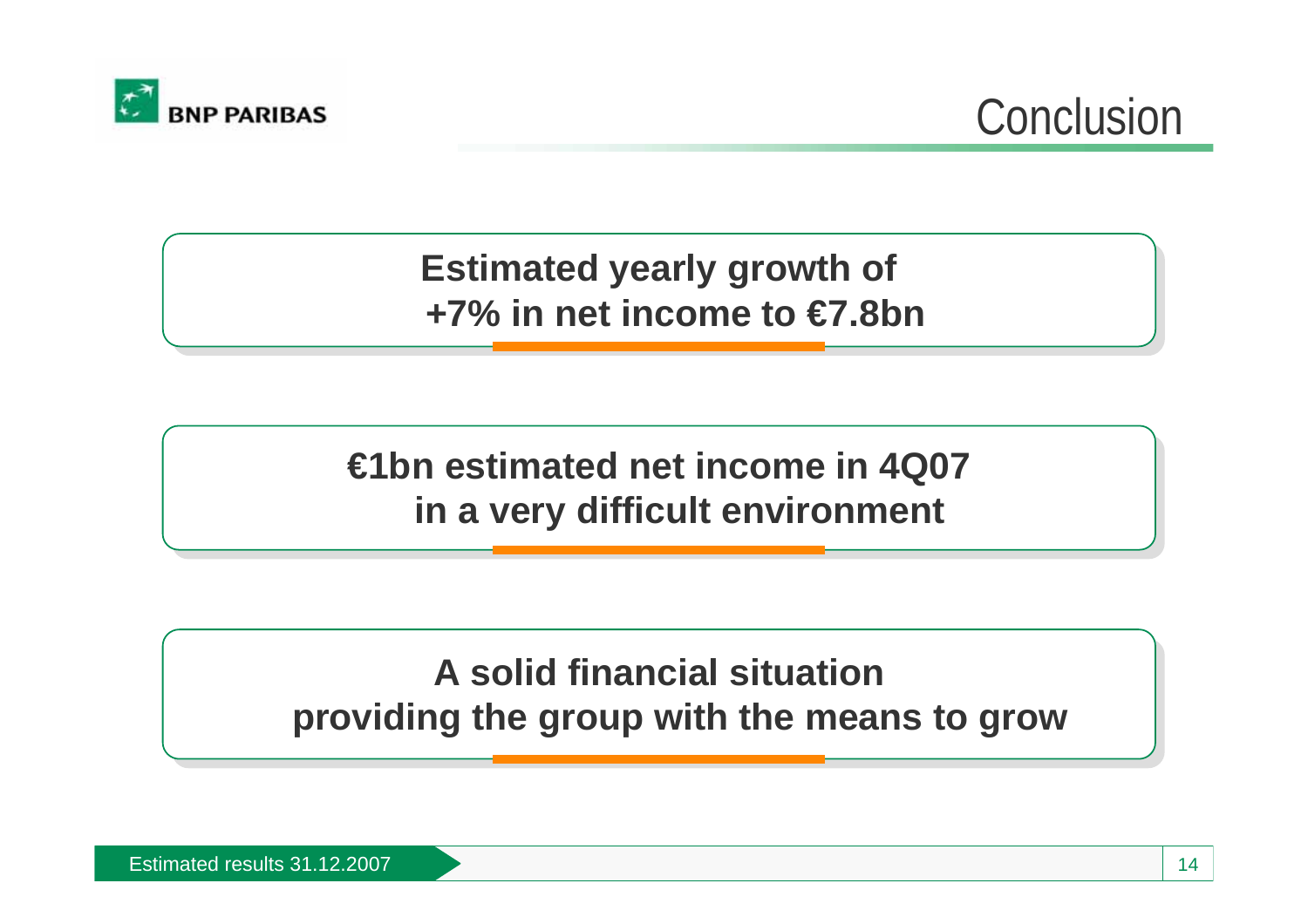

## **Detailed presentation of the results on 20 February**